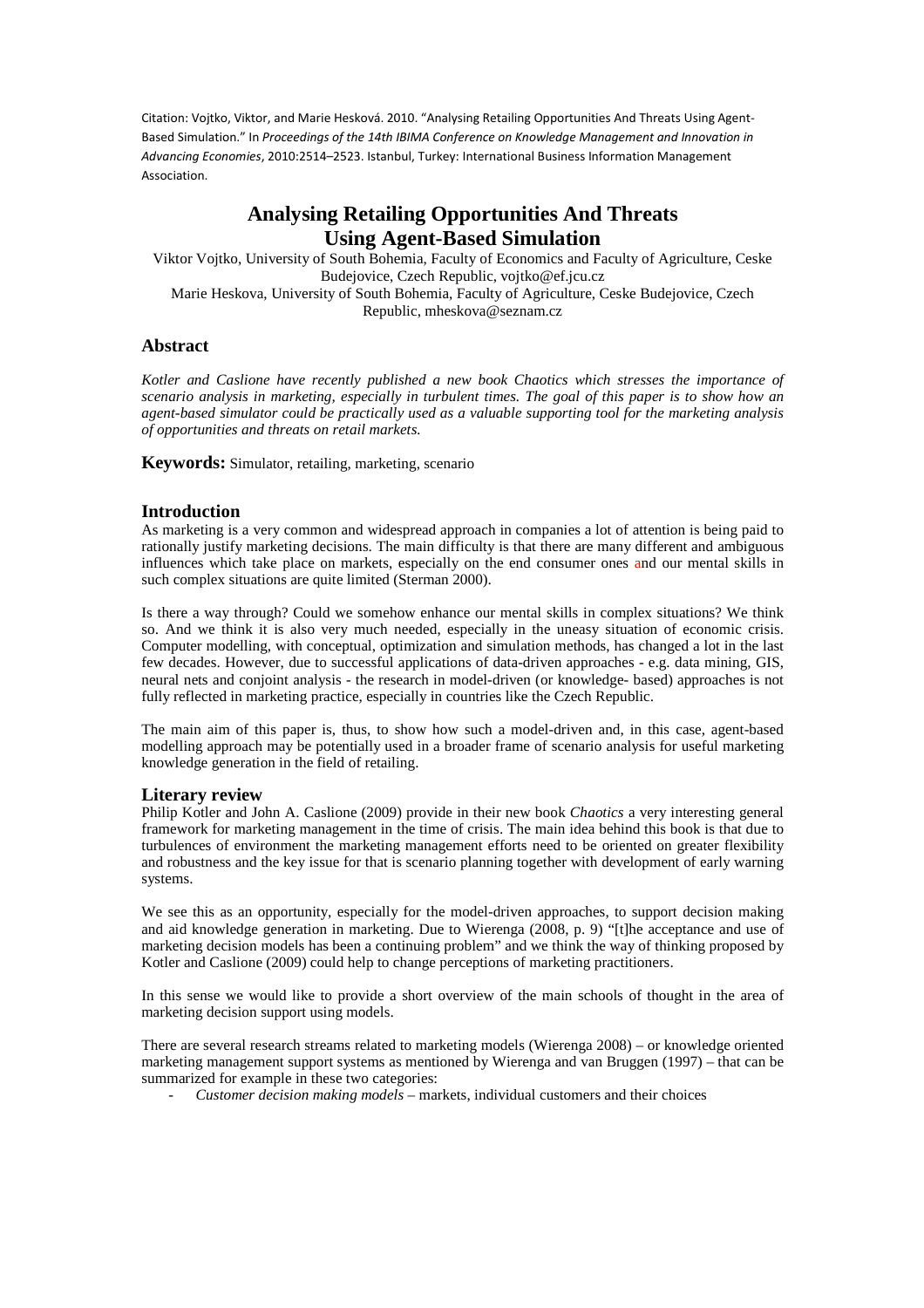- *Marketing mix models* – promotion, pricing, place, product and their particular or overall influence both on customers and competitors

The approaches to the making of marketing models have changed a lot during the last few decades. The main shift has been from a rather general view of customers (or very often consumers) as an homogenous group of people to a view that respects individual differences and heterogenity. This may be analogous to a shift from macro and micro level separation at first, i.e. modelling just macro or just micro level, to a synthesis of micro and macro level, i.e. involvement of interconnections of these two levels. Many methods have been developed and used (Wierenga & van Bruggen 1997) – from operation research applications to conjoint analysis models, neural nets, data mining or stylized theoretical modelling.

What we think is missing in this overview is that there are at least two research streams not mentioned at all by Wierenga (2008) and the interesting point is that both reflect the same shift from macro/micro level distinction to interconnection.

The first one – system dynamics and systems thinking – has been used for modelling of marketing problems since the 1960s (Forrester 1961, Senge 1994, Sterman 2000). However, these models were published mainly in books and different journals rather than the mainstream ones and, thus, their influence on marketing theoretical thinking has been marginal, although there have been many successful applications in practise.

The second research stream – agent-based modelling – seems to be more recognized and accepted now both by marketing researchers and practitioners (Ben Said, Drougoul & Bouron 2001, Buchta & Mazanec 2001, Bonabeau 2002, Twomey & Cadman 2002, Jager 2006, Vidal 2009). In the marketing area it is based on modelling of macro influences, individual customers and competitors (market agents) and their behaviour and interactions in time, which are very often irrational or bounded rational only. The behaviour of agents is thus determined by individual decision making rules according to the local and global environment. If stochasticity is involved than also a chance occurrence may take place.

This approach has two important merits. First, it provides a possibility for synthesis of data and knowledge about market behaviour. It means that it is possible to calibrate such a model with the realworld data (taken for example from a survey) in a meaningful way and, on the other hand, it is possible to compensate for missing data with theoretical knowledge. Second, the simulation of behaviour in time both on micro and macro levels provides a way for scenario development and testing according to Kotler and Caslione (2009) and the integration of the beforementioned customer decision making models and marketing mix models is possible too.

#### **Agent-based model for retailing opportunities and threats testing**

In the next part of this paper we would like to show an example of an agent-based model used for decision support and scenario development and testing in the way proposed by Kotler and Caslione (2009) in retailing. The model has been developed for the purpose of analysis of opportunities and threats related to placement of retail outlets, changes in their profiles and also changes in behaviour of households (consumers).

Because the model should support real decision making it has to be accompanied with two other layers (Heskova & Vojtko 2007) – user interface and learning environment (methodology, scenarios). We will show all the three layers here.

The first layer is the model itself. In this case the model has been built using NetLogo 4.1 modelling software (Wilensky 1999). It provides a possibility to make computational models not just using mathematical equations but also more complex algorithms. Other great features are, for example, easy involvement of time and space into the model behaviour using BehaviorSpace – a tool for performing experiments using multiple runs of simulations, data import and export capabilities and user interface support.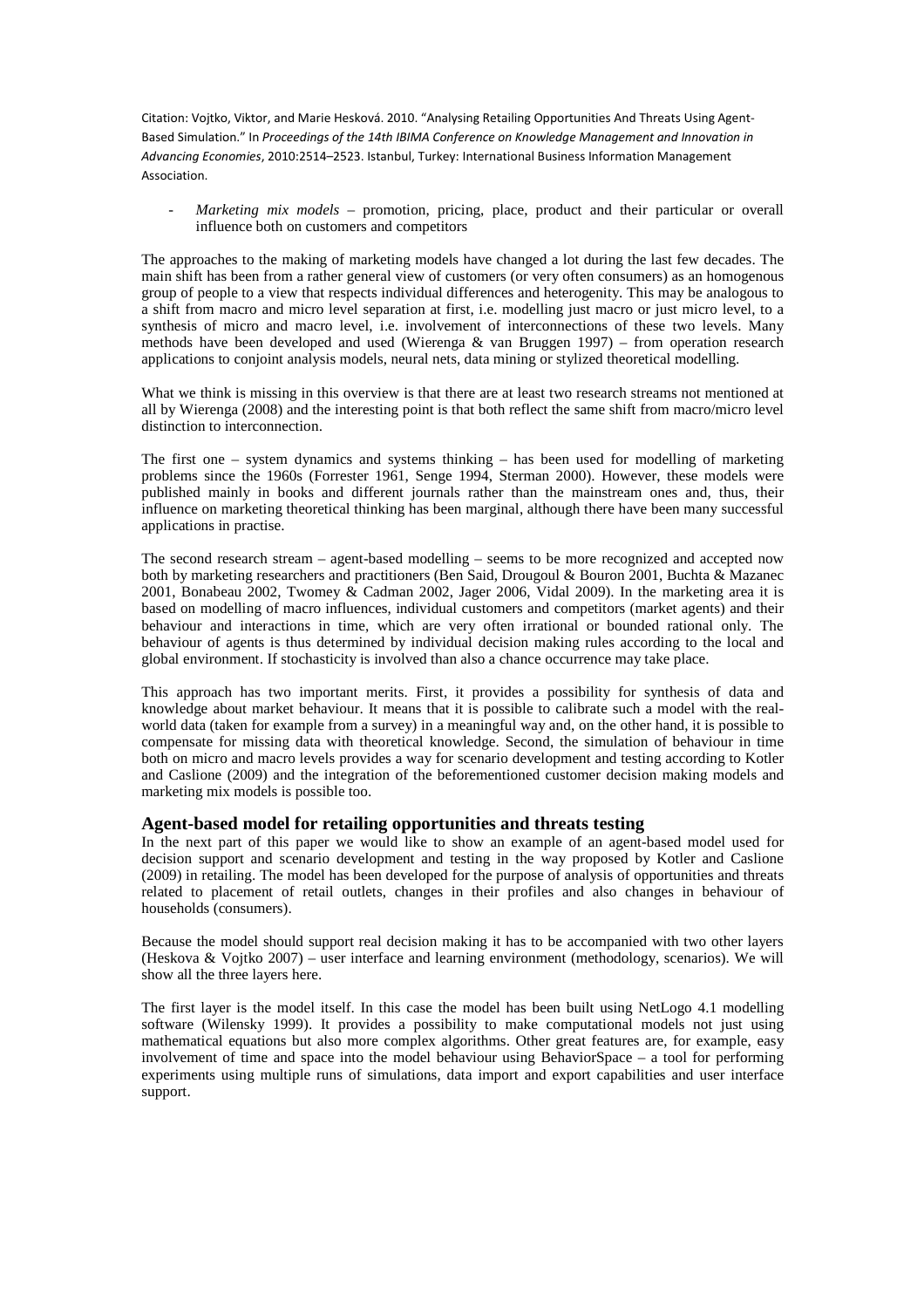

Fig 1. Retail Opportunity Simulator model overview

The purpose of the model is thus based on the following general scenarios that should be supported by the model inputs and outputs:

- What if we open a new outlet? Where should it be? What profile (assortment composition, price levels, size) the new outlet should have?
- What if competitors open or close outlets? What should we then change in the profile of our outlets?
- What if the purchasing behaviour of consumer households changes? E.g. purchasing power and decision rules changes due to economic crisis.
- What if the cost structure changes? E.g. funding of outlets in less-favoured areas by municipalities, private labels and changes in margins.

The model we have prepared for answering such questions as above is agent-based and combines interactions of two types of agents – households and outlets. Households solve two primary questions – how much should they spend in a certain time period (1 year) and where? And, according to their decision, outlet economic variables (revenue, costs, profit/loss) are calculated.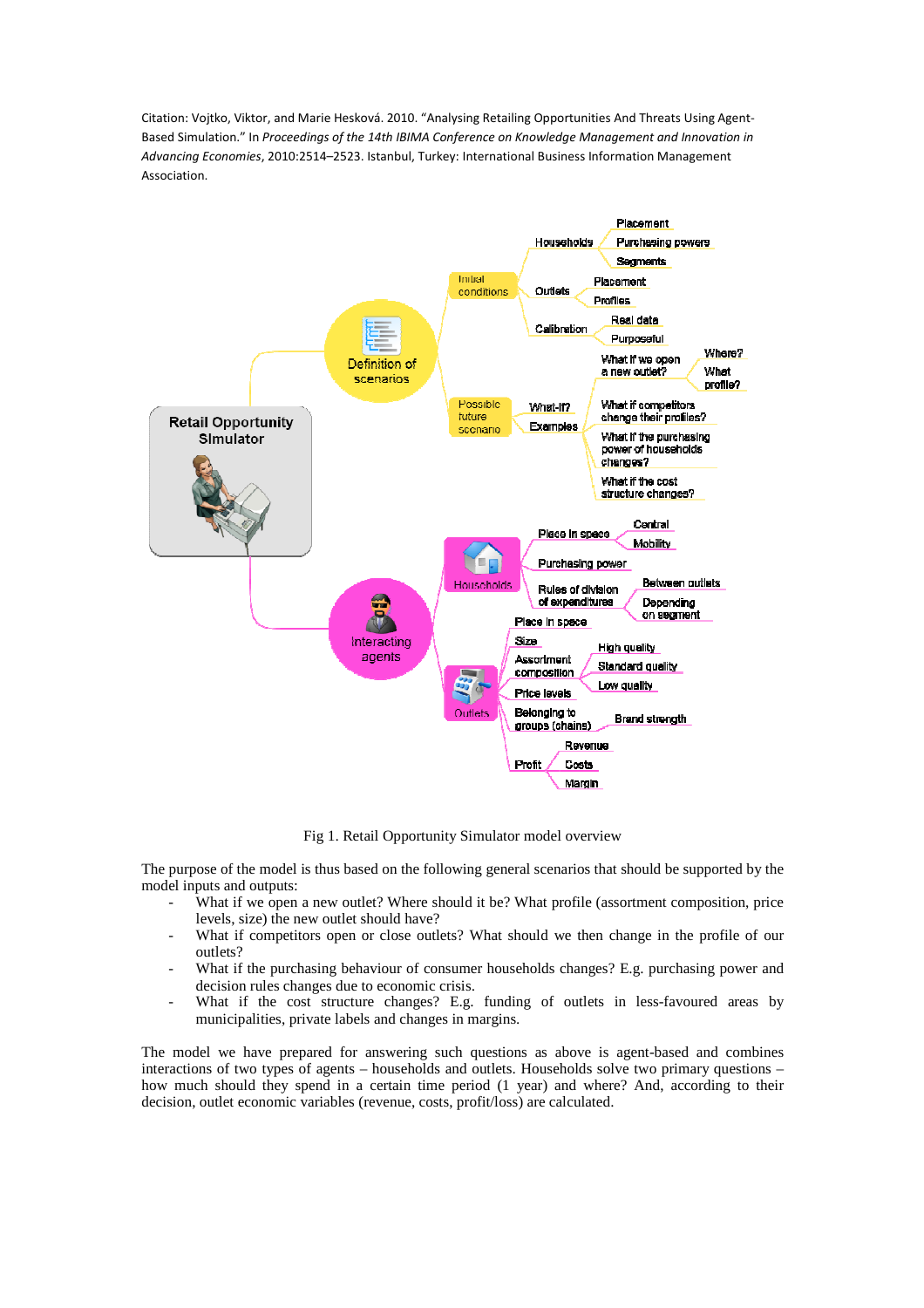The decision of households as to how much and where to spend is made according to their individual purchasing powers and number of satisfying suppliers in their proximity and further depends on the following factors:

- *distance to the outlet,*
- *perceived attractiveness of the place of outlet* (outlet size, proximity of other outlets, exogenous attractivity – e.g. train station or other often visited place),
- *perceived attractiveness of the assortment and price,*
- *influence of the outlet brand,*
- *relative weights of attractivenesses,*
- *noise (if turned on).*

The households belong to three main segments, i.e. lower, middle or upper class. Each segment members use different rules in their decision making. Lower class households are not very mobile and prefer the lowest prices available, middle class households pursue the best quality/price ratio and upper class households prefer the highest quality available. This division of segments and their decision making rules is in accordance to suggestions of Piana (2004).

Now it is possible to take a look on the user interface. In this case it is built using NetLogo tools and can be seen on Figure 2. The user interface is very important especially for practical use.



Fig 2. Retail Opportunity Simulator user interface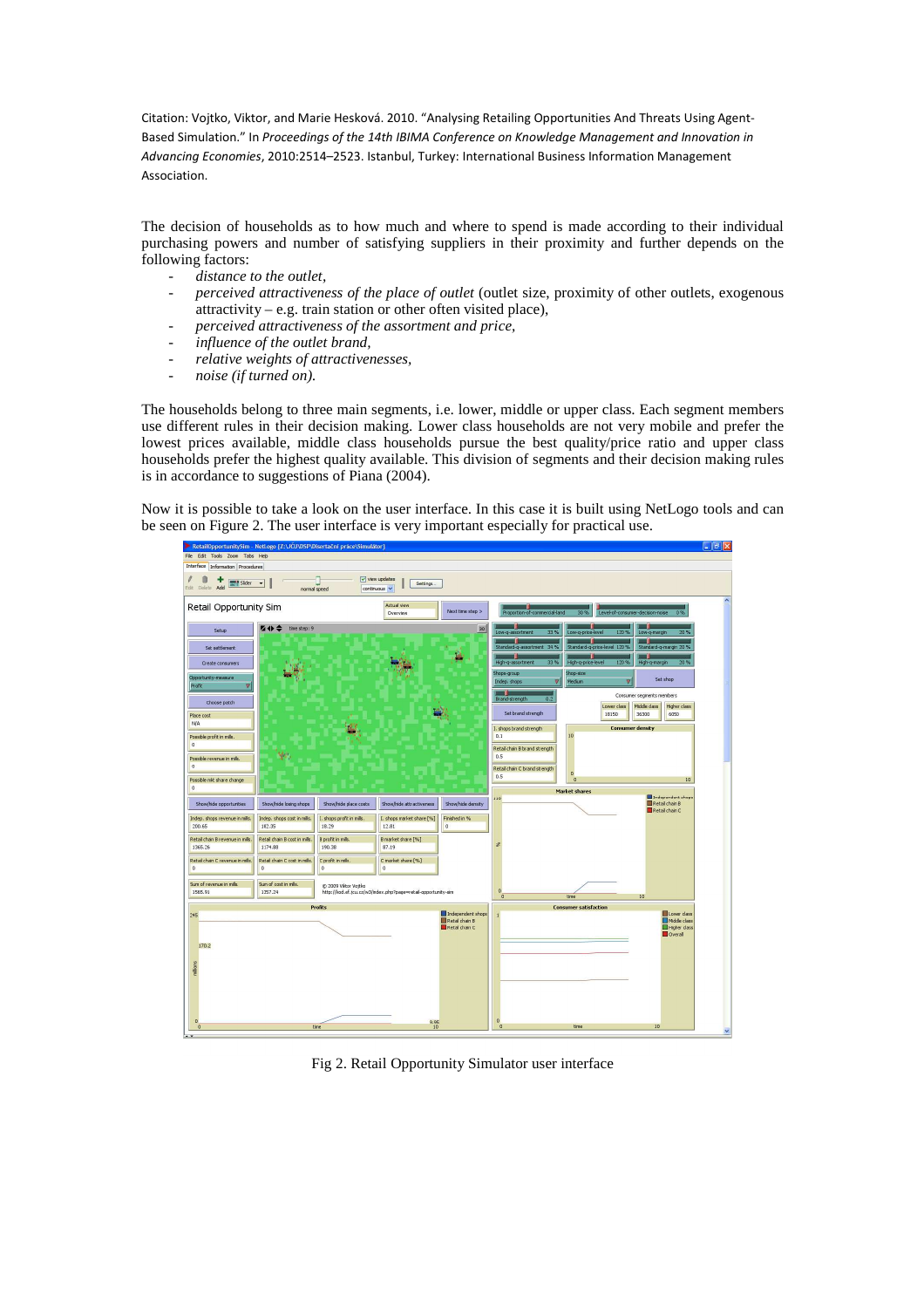The user interface allows inputs such as creating of settlements and generating households, creating of outlets with certain profiles (size, assortment composition, price levels, margins) and belonging to different groups (independent, chain B and chain C). Using these inputs it is possible to set initial conditions as well as other changes in time.

There is also a possibility to change the view of the map. The standard view shows households' and outlets' positions on the map. The other views are able to show:

- a map of calculated opportunities for a placement of new outlet with a profile set by beforementioned inputs,
- a map of actually losing outlets,
- a map of place costs (costs in different locations may differ, e.g. according to density of inhabitants),
- a map of exogenous attractiveness of various places,
- a map of density of inhabitants.

And of course there are the calculated outputs. First of all there are actual revenues, costs, profits/losses and market shares of the three groups of outlets. The profits/losses and market shares are also shown in figures as a time series which is supplemented by a time series of households overall satisfaction.

The last important part of the user interface is a way to move forward in time for scenario advancement. This is done by a button called Next time step >.

The third layer is learning environment. In this case this means the whole process (see Fig 3) of Retail Opportunity Simulator usage, additional materials, data for calibration and scenarios themselves.



Fig 3. Methodology of Retail Opportunity Simulator use for decision support

We think the whole process is quite straightforward and thus we just stress the not so common approach to model calibration. Generally it is possible to set the initial conditions in two different ways. The first one is based on precise calibration – we need to have proper data and set everything accordingly, but in many real-life cases this is very demanding because the collection of data takes a lot of time and effort and may cost a lot too.

The second way is a purposeful calibration. In this case the model is not initially set according to precise data but mainly on purpose  $-\mathbf{e} \cdot \mathbf{g}$ , with respect to caution. This can be done very quickly and easily with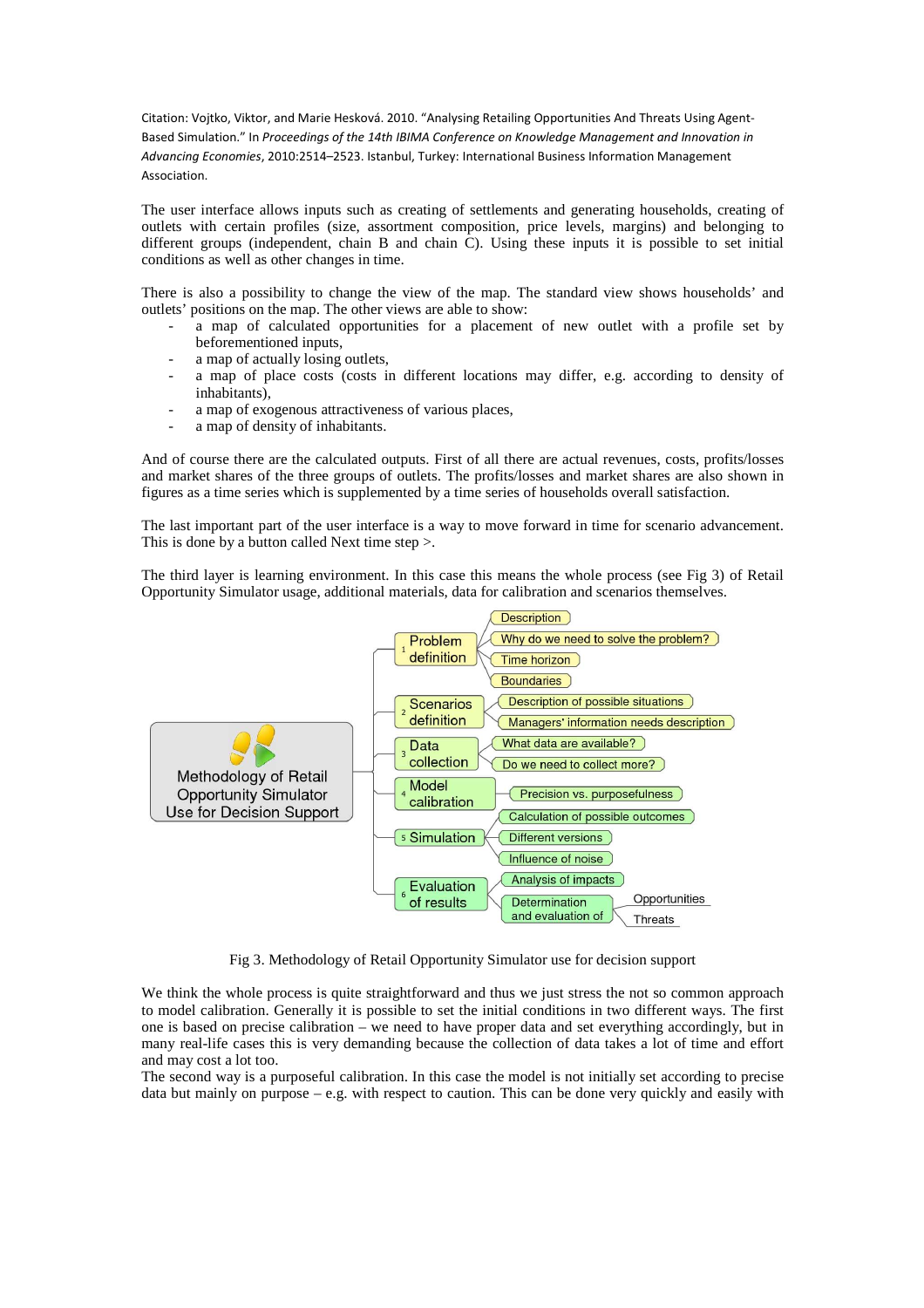only a small amount of data, very often from public and internal sources. It is a very useful approach, especially in the context of opportunity analysis – if initial conditions are set with caution and the opportunity seems to be interesting then it means it should also be interesting when the calibration is precise.

## **Example of tested scenario**

We have shown above what the Retail Opportunity Simulator intended for the scenarios development and testing looks like. Now we can show an example of a scenario that was already calibrated and tested using this simulator. The process of use of the simulator will then be clear and it is possible to evaluate both the process and results.

We could imagine now that we are in a role of marketing manager of retail chain C who needs to decide on the following questions:

- How many outlets should we open on the given market to be profitable? And where exactly?
- What about the competitors? Will they react? And how? Does it mean that we will be in danger then?

Let's say we have set the initial conditions according to some actual existing geographic area in the Czech Republic. The households are localised as well as the outlets belonging to two groups and their profiles are set. There is also another important factor – cost related to a place – which needs to be set accordingly because we can assume that these costs differ in relation to the density of inhabitants.



Fig 4. Households and outlets initial placement

First of all, we have to know our business model to be applied on the given market, i.e. at least the outlet size and related fixed costs, assortment composition, price levels for assortment types, margins for assortment types and brand strength. We should also know our overall goals and strategy in the given time horizon, e.g. if we want to maximize profit, revenue and market share or we want to maximize losses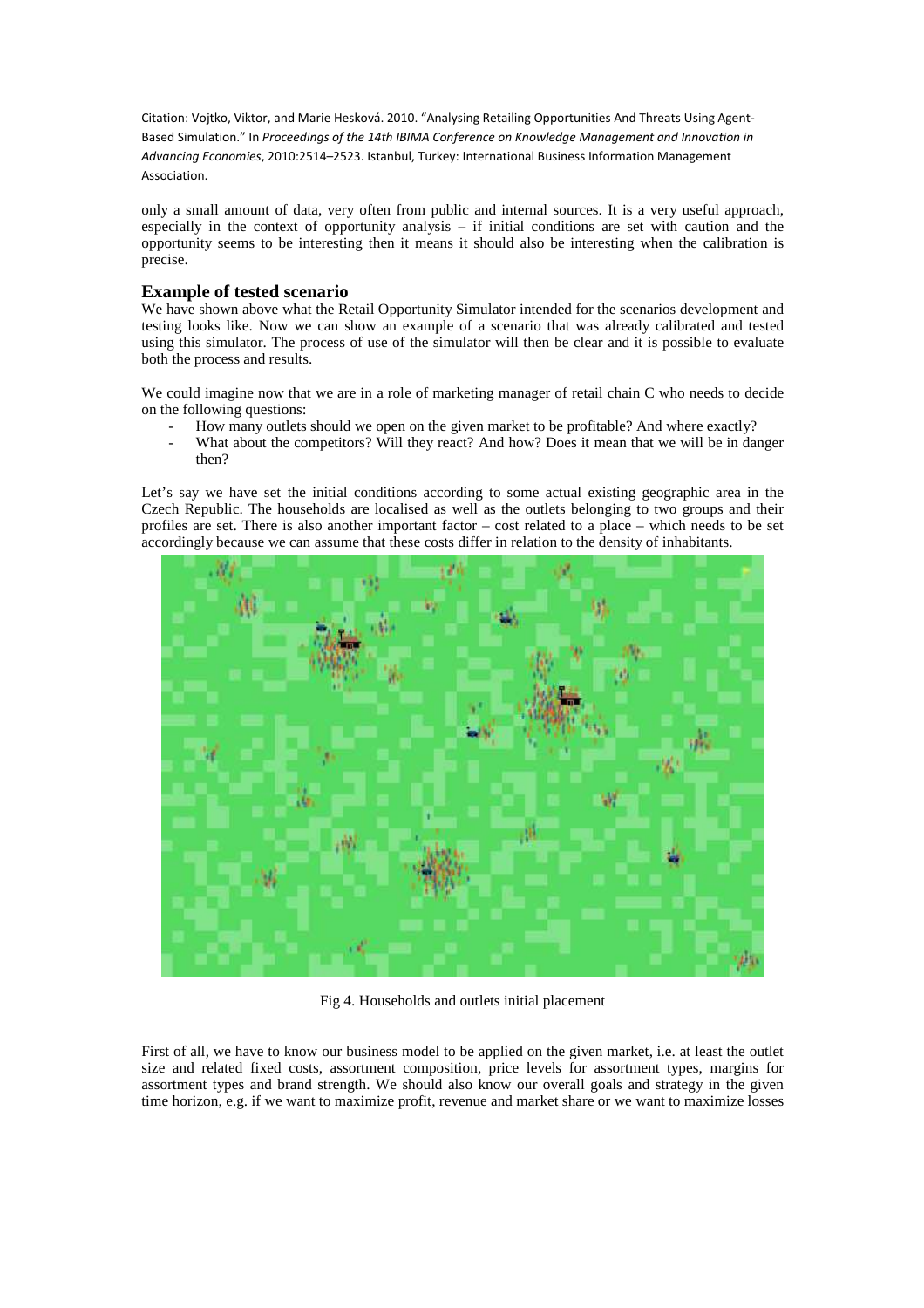of competitors. If we set it and choose as the criterion maximization of profit we can estimate the best places in which to place such an outlet using the map of opportunities.



Fig 5. The map of opportunities for the given scenario – outlet 1

Lighter places on the map mean localities where the outlet should be profitable, black places are not available (e.g. due to municipal plans or no free land). The most profitable place on the map is white  $-$  if we want to maximize profit we should place the outlet there.

In this particular case the place is marked with a small yellow flag and the estimated profit is CZK 11.14 million per year.

Let's suppose we decide to place the new outlet here. What's next? We can, for example, try to place another outlet – in the same time as the first one. Would it be profitable? Let's try it. We just need to calculate the map of opportunies again (Fig 6).

We can see it has changed. The estimated change in profit of the best second outlet placement is CZK 5.07 million per year. It does not mean that the second outlet will have such a profit. It will be more because the change in the profit of the first outlet is calculated too.

Now we can easily deepen the scenario and try a what-if analysis of the situation with two outlets placed. We need to know how the situation will change according to reactions of competitors.

First of all, we can assume that it will take some time for them to react. Thus, we can move one time step (year) ahead. The impacts on groups of competitors can be seen directly on their calculated profits/losses, revenues, costs and market shares. In this case the independent outlets have lost 25 % of their revenues and the retail chain B has lost 32 %. That is a lot of money and reaction would probably be quite strong.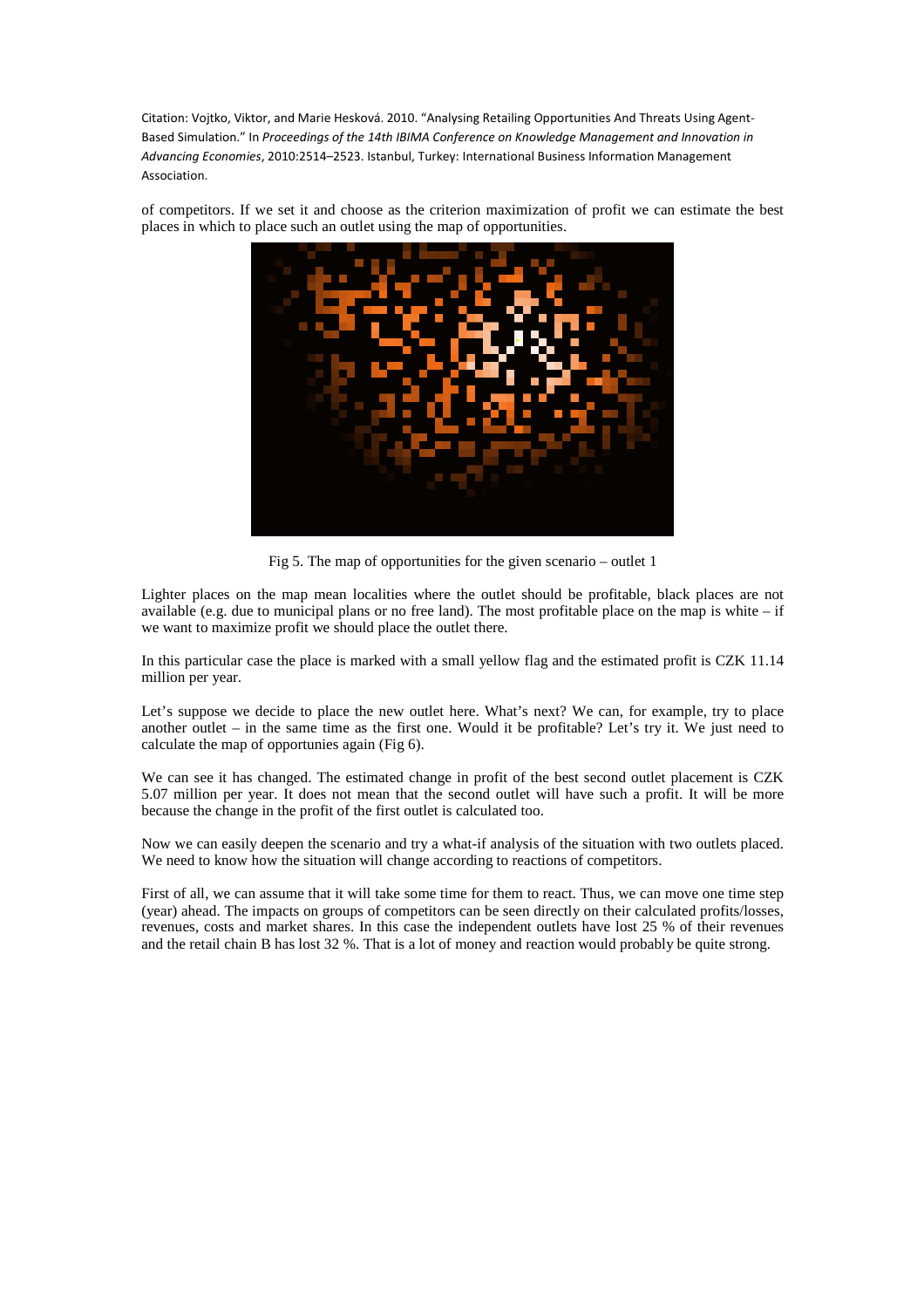

Fig 6. The map of opportunities for the given scenario – outlet 2

Let's change perspective to the retail chain B. This part of the process is, in our opinion, the most valuable one when using the simulator because the change of view can be done easily and consistently and in the same way as changes of our own position on the market.

At first, we could try to change the main parameters of existing outlets, e.g. their price levels or brand strength. If we want to see the impact on the model outputs it is possible to just move forward in time and see the changes (the households have no memory so the calculated results are rather potentials than exact purchasing behaviour). Another possibility is to use the BehaviorSpace module of NetLogo to automatically set the parameters in given intervals and calculate the results. We can also try to use random changes in purchasing behaviour and see the possible impacts.

After the analysis of competitors' moves it is useful to think about our own reactions and formulation of coherent policies – these can be evaluated easily using the scenarios.

#### **Conclusions**

We have both theoretically and practically shown that scenario analysis proposed by Kotler and Caslione (2009) could be greatly improved by the use of proper business simulators. We see it as a logical move and possibly a new research stream in the area of marketing decision support systems.

We have also shown that there are other interesting modelling approaches not frequently mentioned in marketing decision support systems literature. These are system dynamics and agent-based simulation approaches. Both are valuable and should be researched further.

The business simulator used here could be used, not only by retailing and franchising businesses, but also by municipalities in less favoured areas too. Both these subjects can then easily evaluate different scenarios of market development and set their behaviour and policies accordingly.

#### **Acknowledgement**

This paper is a part of research project MSMT MSM 6007665806 "Factors of regional development and their influence on a social-economic potential of regions."